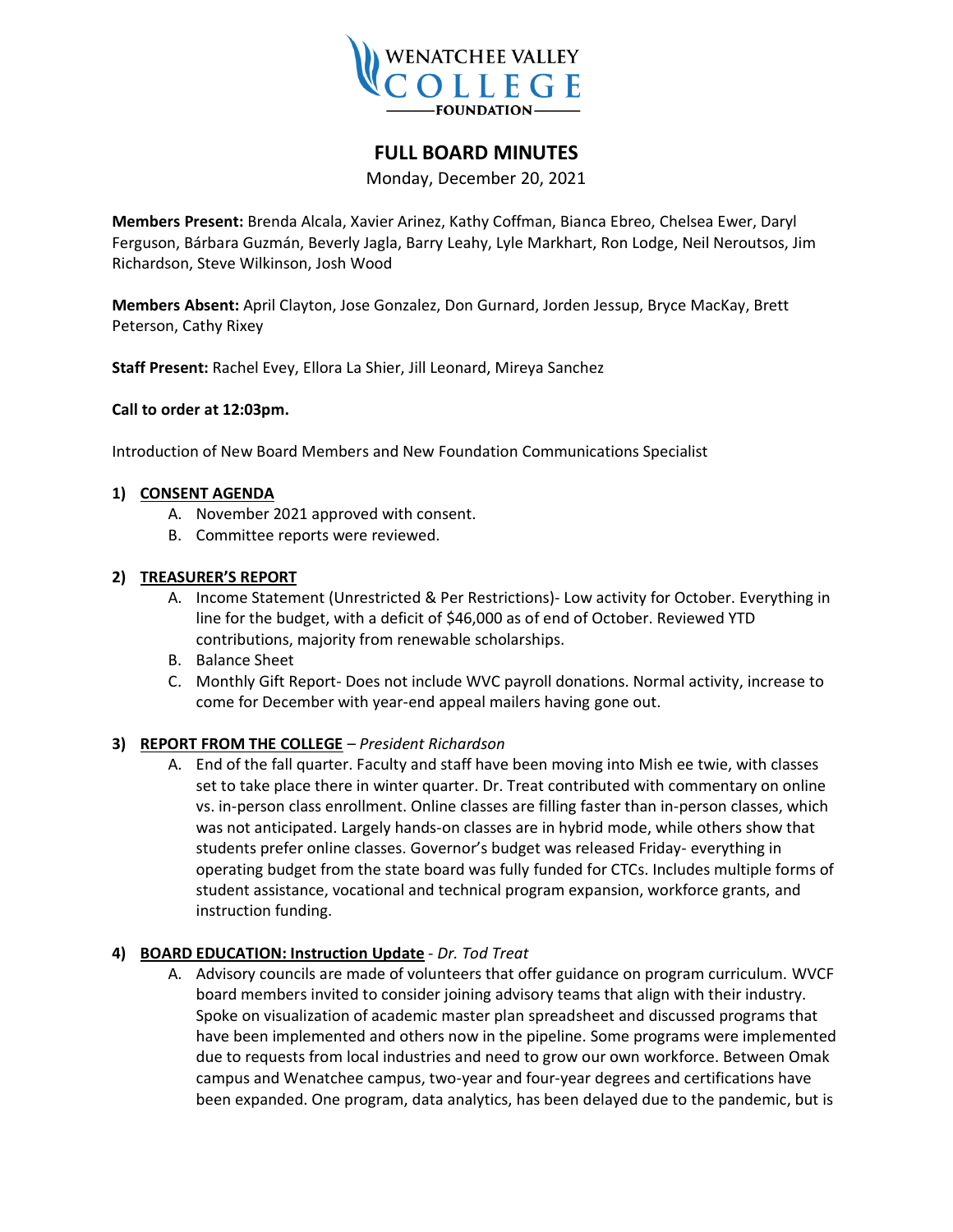still in the works. Three degrees are currently in consideration. Pharmacy technician program had its second graduating class recently, which is the most recent new program.

#### **5) OLD BUSINESS**

A. Virtual Scholarship Reception- Rachel Evey spoke on the scholarship reception and the work that was undertaken. Recognition of the development committee's guidance and Ellora La Shier's work. Spoke on the future of the scholarship reception in regards to in-person vs. virtually. Ellora La Shier spoke on the reception video, printed booklet, and presentation of the reception. Mailing list was expanded this year to all donors, instead of only scholarship donors, per the committee's suggestion. The foundation has had significant positive feedback. Discussion of doing a hybrid event going forward, to provide both in-person and virtual aspect.

#### **6) NEW BUSINESS**

A. **Action**: Audited FY20-21 Financial Statements- Foundation goes through an annual audit as a best practice. These reports are also provided to the college for their own audit purposes. Audit performed by Michael Yale, CPA, with Goetz, Baily & Yale. Overall assessment was good, with increased income and assets largely from investment activity. Only one recommendation for additional documentation of the requests for transfers from CFNCW to the Foundation's checking account. Brenda Alcala spoke on investment returns this year vs. last year.

# **Motion to approve the audited financial reports by Ron Lodge. Second by Lyle Markhart. Approved without dissent or abstention.**

B. 2022 Plans- Events planned for each month, February-June. Development Committee working in tandem with staff to begin planning these events. Donor appreciation is the first event on February 24<sup>th</sup>; this will be a donor-focused stewardship event. Business After Hours will be hosted on campus March 31<sup>st</sup>, as a way to welcome the community into the new building. Women's Philanthropy event will be held in April; reiteration of the Barbara Wilson Women's Luncheon. Fun Run will be in partnership with Student Senate in May. Spring appeal will be the final push for academic year-end fundraising.

# **7) EXECUTIVE DIRECTOR REPORT** *– Rachel Evey*

- A. Year-End Appeal- underway with mailings out, anticipating increase in mailed donations by end of year. End-of-year appeal has already raised \$41,000 total. Some larger scholarship gifts have been received, and extra contributions from GiveNCW campaign. Anticipating a strong close with increase over last year. Board members encouraged to engage on social media to increase reach and expand audience.
- B. Major Gift: Estate of Tod Jones- Executor has reached out; the estate gift will benefit the nursing program. Goal is to create an endowment that will continue to provide nursing supply bags, as Nurses for Tomorrow will run out within the next couple of years. This gift has spurred the discussion of cultivating and stewarding estate donors in their lifetime.
- C. New Fund: Terry Sorom Memorial Fund- Set up by spouse Suzanne Sorom; will benefit HVAC students, as a result of gratitude toward HVAC alums who provided her service.

#### **Adjournment at 1:05pm**